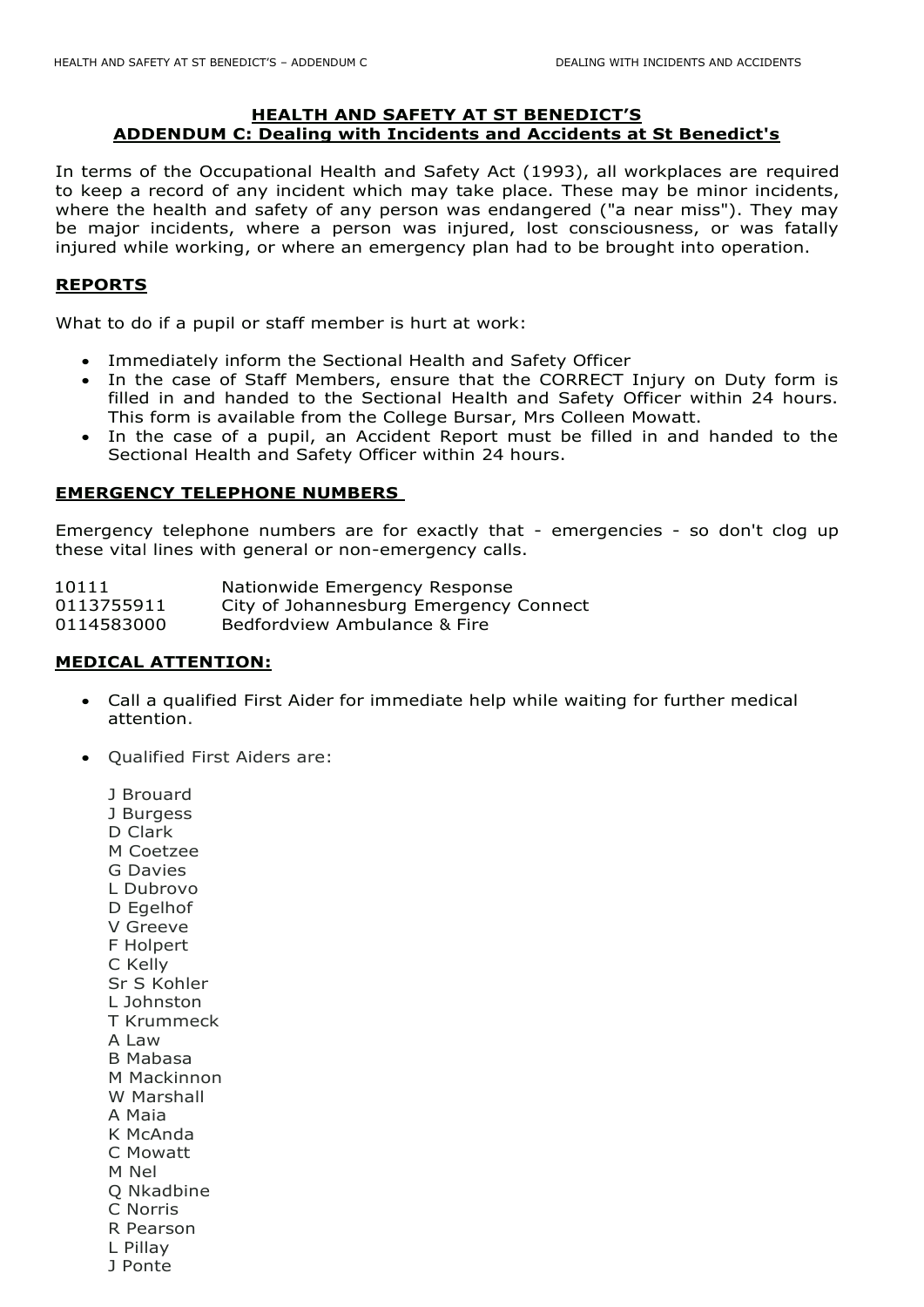- A Repanis G Reynolds M Schnelle J Stolz B Tennant J Walker
- If necessary, injured employees or students can be transported to the closest hospital, Life Bedford Gardens Centre, where the doctor on duty or a trained nurse can provide medical help and assess if further treatment at the hospital is required.

## **TRANSPORT to HOSPITAL:**

Call an Ambulance on 10177, or Netcare (private ambulance) on 046-6227976 or 082- 911. If an ambulance is not available or not necessary to take the patient to the hospital, the patient may be transported using a school vehicle. Contact Richard Wilson, the Transport Manager, to prioritise the trip.

# **INVESTIGATING the CAUSE:**

By recording the details of an incident, and investigating the root cause, the school has the necessary information to avoid a similar situation arising again. Investigation may be carried out by the user of machinery, or by a person appointed by the employer to investigate the incident, or by a member of the health and safety committee, or by the health and safety rep in the work area. Submit a copy of the incident report (major or minor) to the Sectional Health and Safety Officer within 7 days.

*An extract from the Occupational Health and Safety Act (1993), General Administration Regulations (2003):* 

- 8. Reporting of incidents and occupational diseases
- 1) An employer or user, as the case may be, shall-
	- (a) within seven days of any incident referred to in section  $24(1)(a)$  of the Act, give notice thereof to the provincial director in the form of WCLl or WCL2; and
	- (b) where a person, in consequence of such an incident, dies, becomes unconscious, suffers the loss of a limb or part of a limb, or is otherwise injured or becomes ill to such a degree that he or she is likely either to die or to suffer a permanent physical defect, such incident, including any other incident contemplated in section 24(1)(6) and (c) of the Act, shall forthwith also be reported to the provincial director by telephone, facsimile or similar means of communication.
- 2) If an injured person dies after notice of the incident in which he or she was injured was given in terms of subregulation (1), the employer or user, as the case may be, shall forthwith notify the provincial director of his or her death.
- 3) Whenever an incident arising out of or in connection with the activities of persons at work occur to persons other than employees, the user, employer or selfemployed person, as the case may be, shall forthwith notify the provincial director by facsimile or similar means of communication as to the:
	- a) name of the injured person;
	- b) address of the injured person;
	- c) name of the user, employer or self-employed person;
	- d) address of the user, employer or self-employed person;
	- e) telephone number of the user, employer or self-employed person;
	- f) name of contact person;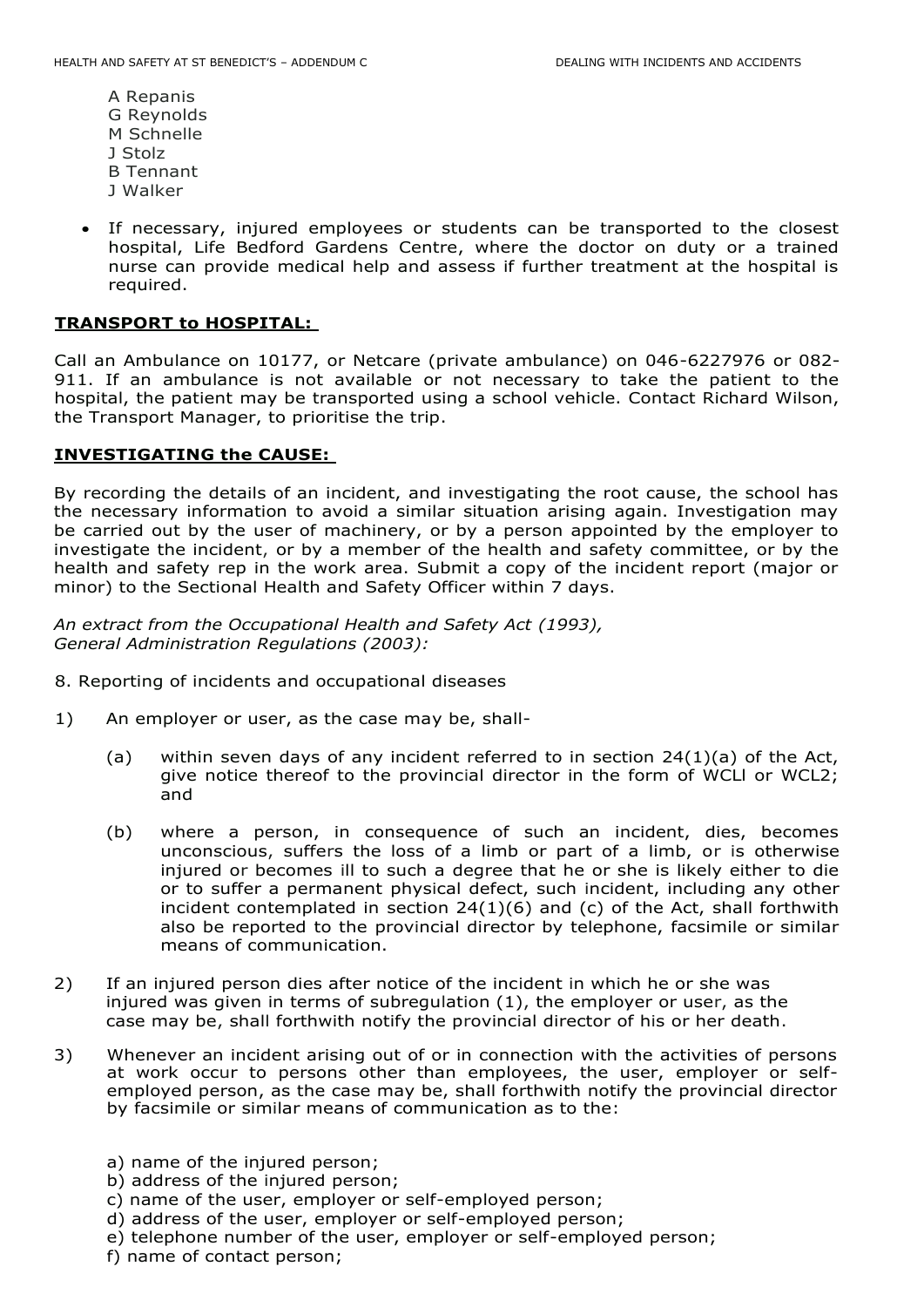g) details of incident:

- i) What happened;<br>ii) where it happene
- ii) where it happened (place);<br>iii) when it happened (date and
- iii) when it happened (date and time);<br>iv) how it happened;
- iv) how it happened;<br>v) why it happened;
- why it happened; and
- h) names of witnesses.
- 4) Any registered medical practitioner shall, within 14 days of the examination or treatment of a person for a disease contemplated in section 25 of the Act, give notice thereof to the chief inspector and the employer in the form of WCL22.
- 5) Any other person not contemplated in this regulation may in writing give notice of any disease contemplated in section 25 of the Act, to the employer and chief inspector.

*An extract from the Occupational Health and Safety Act (1993) General Administration Regulations (2003)* 

- 9. Recording and investigation of incidents
- 1) An employer or user shall keep at a workplace or section of a workplace, as the case may be, a record in the form of Annexure 1 for a period of at least three years, which record shall be open for inspection by an inspector, of all incidents which he or she is required to report in terms of section 24 of the Act and also of any other incident which resulted in the person concerned having had to receive medical treatment other than first aid.
- 2) An employer or user shall cause every incident, which must be recorded in terms of subregulation (L), to be investigated by the employer, a person appointed by him or her, by a health and safety representative or a member of a health and safety committee within 7 days from the date of the incident and finalised as soon as is reasonably practicable, or within the contracted period in the case of contracted workers.
- 3) The employer or user shall cause the findings of the investigation contemplated in subregulation (2) to be entered in Annexure 1 immediately after completion of such investigation.
- 4) An employer shall cause every record contemplated in subregulation (1) to be examined by the health and safety committee for that workplace or section of the workplace at its next meeting and shall ensure that necessary actions, as may be reasonable practicable, are implemented and followed up to prevent the recurrence of such incident.

*An extract from the Occupational Health and Safety Act* (1993), *General Administration Regulations (2003)* 

- 24. Report to inspectors regarding certain incidents
- 1) Each incident occurring at work or arising out of or in connection with the activities of persons at work, or in connection with the use of plant or machinery, in which, or in consequence of which -
	- (a) any person dies, becomes unconscious, suffers the loss of a limb or part of a limb or is otherwise injured or becomes ill to such a degree that he is